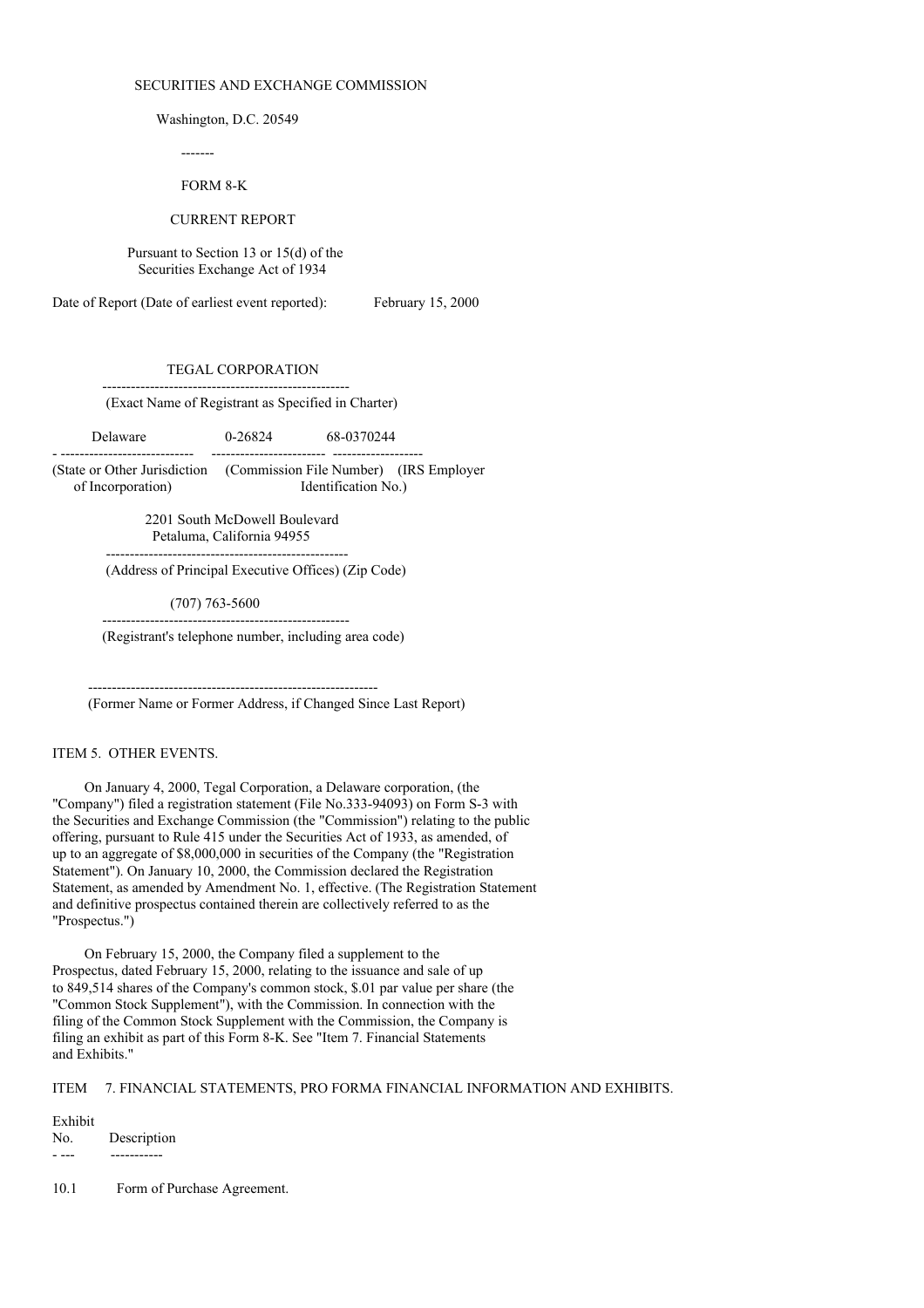## SIGNATURES

Pursuant to the requirements of the Securities Exchange Act of 1934, the registrant has duly caused this report to be signed on its behalf by the undersigned hereunto duly authorized.

Dated: February 15, 2000

# TEGAL CORPORATION

By: /s/ David Curtis

Name: David Curtis Title: Vice President, Finance and Administration and Chief Financial Officer

------------------------------------

# EXHIBIT INDEX

| Exhibit |                             |
|---------|-----------------------------|
| No.     | Description                 |
|         |                             |
| 10.1    | Form of Purchase Agreement. |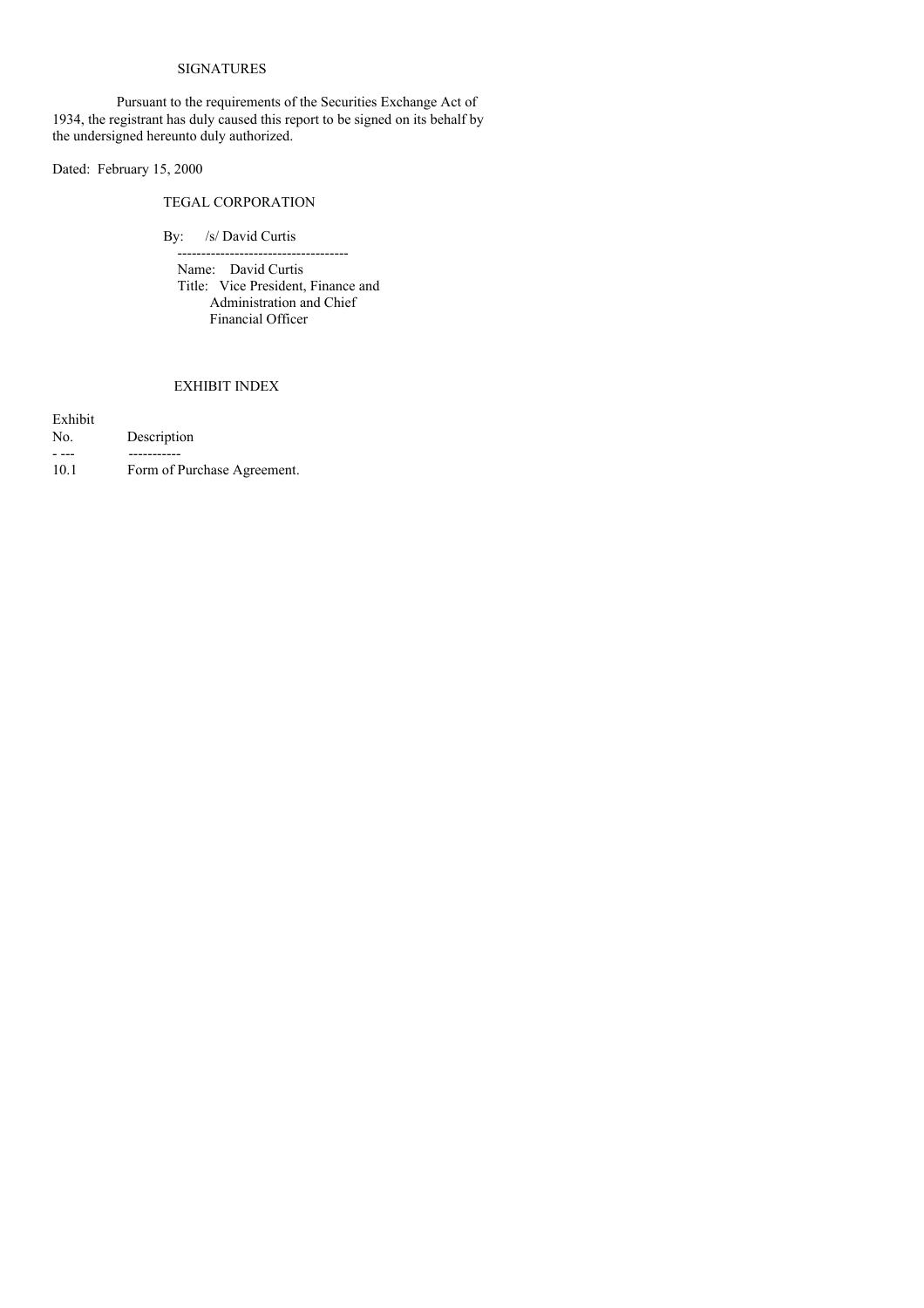## EXHIBIT 10.1

## February 15, 2000

Acqua Wellington North American Equities Fund Limited c/o MeesPierson Fund Services (Bahamas) Ltd. Montague Sterling Centre East Bay Street, P.O. Box SS-6238 Nassau, Bahamas

### Dear Sirs:

This letter sets forth the agreement of Acqua Wellington North American Equities Fund Limited (the "Purchaser") and Tegal Corporation (the "Company") regarding the purchase by the Purchaser from the Company of the Company's common stock (the "Common Stock") on the date hereof. The parties agree as follows:

1. This Agreement relates to the purchase by the Purchaser of 849,514 shares of the Company's Common Stock (the "Shares") for an aggregate purchase price of \$5,029,982, which purchase is being settled by the parties on the date hereof.

2. The Company is a corporation duly incorporated, validly existing and in good standing under the laws of Delaware. The Company has the requisite corporate power and authority to enter into and perform this Agreement and to issue and sell the Shares in accordance with the terms hereof. The execution, delivery and performance of this Agreement by the Company and the consummation by it of the transactions contemplated hereby have been duly and validly authorized by all necessary corporate action. A copy of the duly executed resolutions of the Board of Directors of the Company is attached hereto as Exhibit "B". This Agreement has been duly executed and delivered on behalf of the Company by a duly authorized officer. A copy of a duly executed incumbency certificate of the Company's duly authorized officers is attached hereto as Exhibit "C". This Agreement (assuming its due execution and delivery by the other party hereto) constitutes, or shall constitute when executed and delivered, a valid and binding obligation of the Company enforceable against the Company in accordance with its terms, subject to the effects of bankruptcy, insolvency, fraudulent conveyance, reorganization, moratorium and other similar laws relating to or affecting creditors' rights generally and general equitable principles (whether considered in a proceeding in equity or at law).

3. The Shares to be issued under this Agreement have been duly authorized by all necessary corporate action and, when paid for or issued in accordance with the terms hereof, the Shares shall be validly issued, fully paid and nonassessable.

4. The Company represents and warrants that (a) the Company has filed with the Securities and Exchange Commission (the "Commission") pursuant to Rule 415 under

the Securities Act of 1933, as amended (the "Securities Act"), a registration statement on Form S-3, Commission File Number 333-94093 (such registration statement, as amended when it became effective on January 10, 2000 under the Securities Act, shall be referred to hereinafter as the "Registration Statement"); (b) the Company has filed a prospectus supplement to the Registration Statement in connection with this transaction; and (c) the Shares are registered under the Registration Statement. Copies of the Registration Statement and the Prospectus Supplement, each as filed (and declared effective, if applicable) by the Securities and Exchange Commission, are annexed hereto as Exhibits "D" and "E", respectively.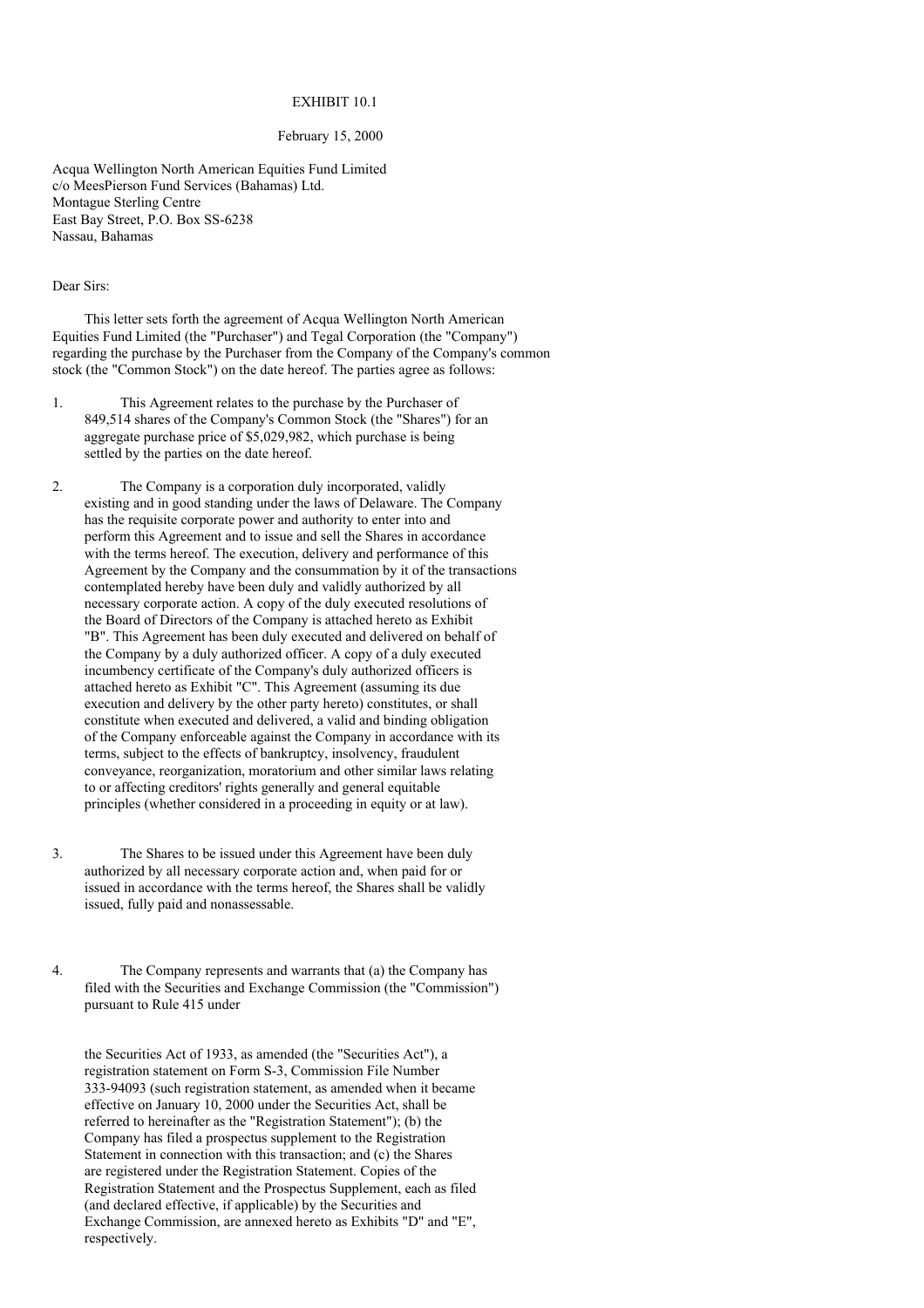- 5. As of February 14, 2000 neither Purchaser or its affiliates hold any securities of the Company.
- 6. The Company will continue to take all reasonable action necessary to continue the listing or trading of its Common Stock on the NASDAQ National Market or any relevant market or system, if applicable, and will comply in all material respects with the Company's reporting, listing (including, without limitation, the listing of the Shares purchased by the Purchaser) or other obligations under the rules of the NASDAQ National Market or any relevant market or system.

7. The Company has filed with the Commission all reports, forms, registration statements, definitive proxy statements and documents required to be filed with the SEC since March 31, 1997 (the "Commission Filings"). The Company has delivered or made available to the Purchaser true and complete copies of the Commission Filings. As of their respective dates, each of the Commission Filings complied in all material respects with the requirements of the Securities Exchange Act of 1934 (the "Exchange Act") and the rules and regulations of the Commission promulgated thereunder, and, as of their respective dates, none of the Commission Filings referred to above contained any untrue statement of a material fact or omitted to state a material fact required to be stated therein or necessary in order to make the statements therein, in light of the circumstances under which they were made, not misleading. Each of the consolidated balance sheets of the Company included in or incorporated by reference into the Commission Filings (including the related notes and schedules) presents fairly the consolidated financial position of the Company and its consolidated subsidiaries as of its date, and each of the consolidated statements of income, retained earnings and cash flows of the Company included in or incorporated by reference into the Commission Filings (including any related notes and schedules) presents fairly the results of operations, retained earnings or case flows, as the case may be, of the Company and its subsidiaries for the periods set forth therein (subject, in the case of unaudited statements, to normal year-end audit adjustments), in each case in accordance with GAAP consistently applied during the periods involved, except as may be noted therein.

8. The Company will promptly notify the Purchaser of (a) any stop order or other suspension of the effectiveness of the Registration Statement and (b) the happening of

any event as a result of which the prospectus included in the Registration Statement includes an untrue statement of a material fact or omits to state a material fact required to be stated therein, or necessary to make the statements therein, in light of the circumstances under which they were made, not misleading.

- 9. Except as otherwise required by applicable law or requirements of any stock exchange or NASDAQ, as applicable, the Company may not issue a press release or otherwise make a public statement or announcement with respect to the completion of the transaction contemplated hereby without the prior consent of the Purchaser, which shall not be unreasonably withheld.
- 10. The Company and the Purchaser will indemnify the other party as provided in Exhibit "A" attached hereto. For purposes of said Exhibit A, capitalized terms used therein without definition shall have the same meanings therein as are ascribed to said terms in this Agreement.
- 11. This Agreement shall be governed and construed in accordance with the substantive laws of the State of New York without giving effect to the conflicts of law principles thereunder. This Agreement constitutes the entire agreement between the parties with respect to the subject matter hereof and supersedes all prior agreements and undertakings, both written and oral, among the parties, or any of them,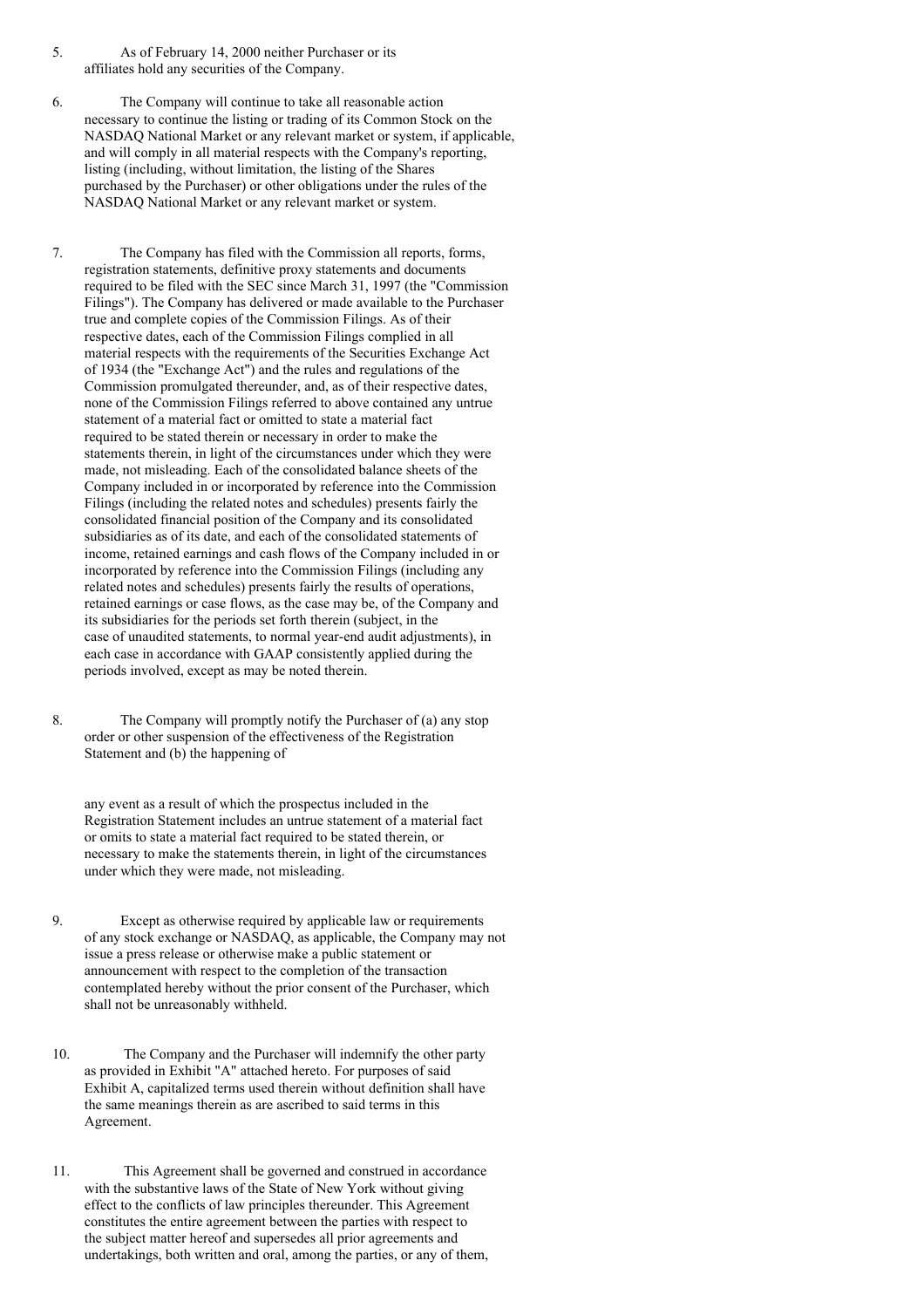with respect to the subject matter hereof. This Agreement may be executed in two or more counterparts, and by the different parties hereto in separate counterparts, each of which when executed shall be deemed to be an original but all of which taken together shall constitute one and the same agreement.

- 12. The Purchaser has the requisite power and authority to enter into and perform this Agreement and to purchase the Shares. The execution, delivery and performance of this Agreement by Purchaser and the consummation by it of the transactions contemplated hereby have been duly authorized by all necessary action. This agreement constitutes, or shall constitute when executed and delivered, a valid and binding obligation of the Purchaser enforceable against the Purchaser in accordance with its terms, subject to the effects of bankruptcy, insolvency, fraudulent conveyance, reorganization, moratorium and other similar laws relating to or affecting creditors' rights generally and general equitable principles (whether considered in a proceeding in equity or at law).
- 13. If any provision of this Agreement shall be invalid or unenforceable in any jurisdiction, such invalidity or unenforceability shall not affect the validity or enforceability of the remainder of this Agreement in that jurisdiction or the validity or enforceability of any provision of this Agreement in any other jurisdiction.
- 14. No provision of this Agreement may be amended other than by an instrument in writing signed by the Company and the Purchaser and no provision hereof may be

-3-

waived other than by an instrument in writing signed by the party against whom enforcement is sought.

Delivery of an executed copy of a signature page to this Agreement by facsimile transmission shall be effective as delivery of a manually executed copy of this Agreement and shall be effective and enforceable as the original.

Please execute a copy of this letter which, when executed by the Purchaser, will constitute an Agreement between the Company and the Purchaser.

Very truly yours,

TEGAL CORPORATION

 $Bv:$ Name: Title:

AGREED TO:

PURCHASER:

ACQUA WELLINGTON NORTH AMERICAN EQUITIES FUND LIMITED

 $\mathbf{By:}$ Name: Title:

 $-4-$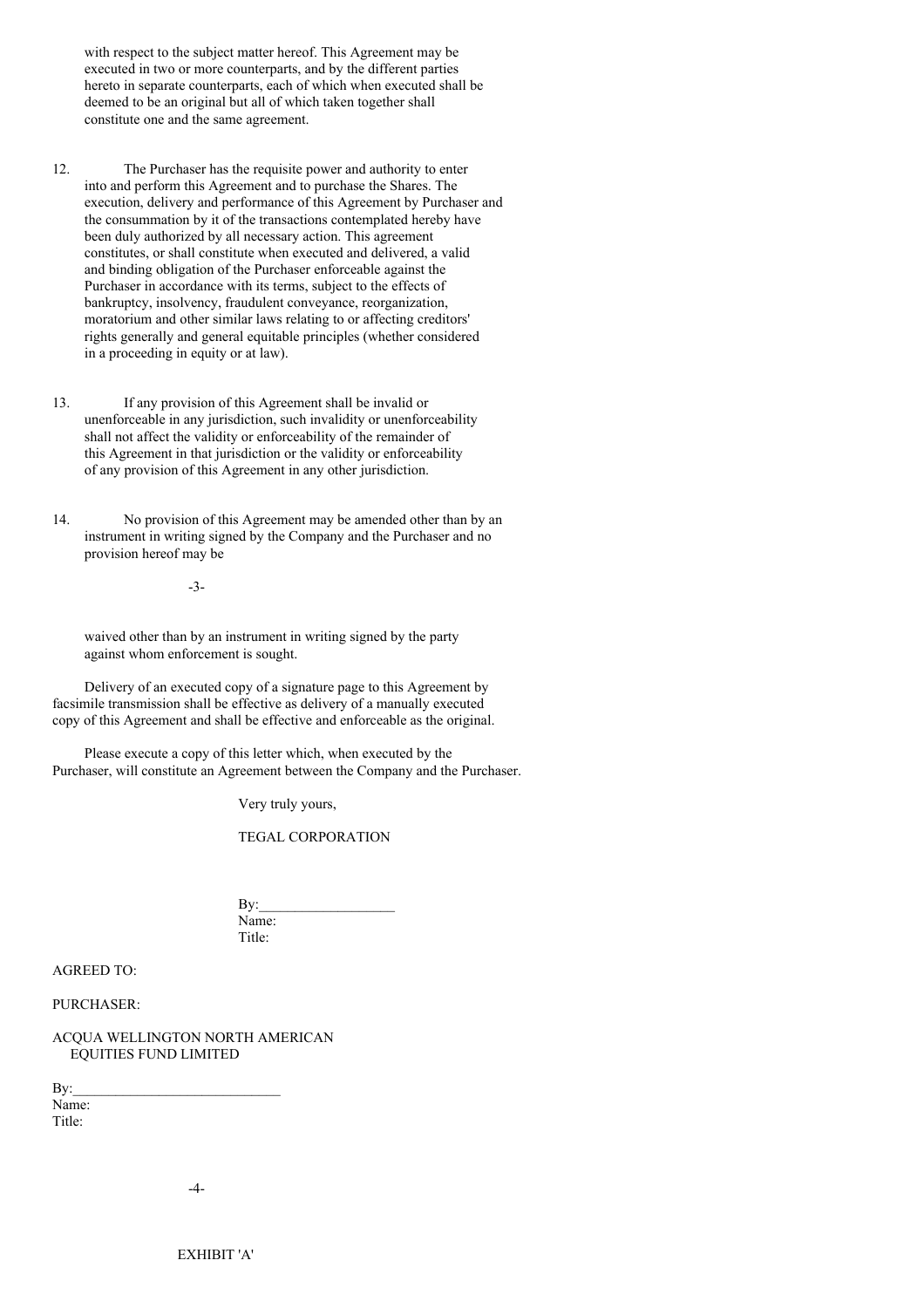## TERMS OF INDEMNIFICATION

(a) INDEMNIFICATION BY THE COMPANY. The Company will indemnify and hold harmless the Purchaser and each person, if any, who controls the Purchaser within the meaning of Section 15 of the Securities Act of 1933, as amended (the "Securities Act"); or Section 20(a) of the Securities Exchange Act, as amended (the "Exchange Act"); from and against any losses, claims, damages, liabilities, costs and expenses (including, without limitation, reasonable costs of defense and investigation and all attorneys' fees and expenses) to which the Purchaser and each person, if any, who controls the Purchaser may become subject, under the Securities Act or otherwise, insofar as such losses, claims, damages, liabilities and expenses (or actions in respect thereof) arise out of or are based upon (i) any untrue statement or alleged untrue statement of a material fact contained, or incorporated by reference, in the Registration Statement relating to Shares being sold to the Purchaser (including the prospectus dated January 10, 2000, the prospectus supplement dated February 15, 2000 (the "Prospectus Supplement") which are a part of the Registration Statement), or any amendment or supplement to the Registration Statement, or (ii) the omission or alleged omission to state in that Registration Statement or any document incorporated by reference in the Registration Statement, a material fact required to be stated therein or necessary to make the statements therein not misleading, except insofar as such losses, claims, damages, liabilities, costs and expenses are caused by any such untrue statement or omission or alleged untrue statement or omission of material fact so made in reliance upon and in conformity with information furnished in writing to the Company by the Purchaser or on the Purchaser's behalf expressly for inclusion therein (an "Indemnifiable Matter").

The indemnifying party will reimburse the indemnified party and each such controlling person promptly upon demand for any legal or other costs or expenses reasonably incurred by the indemnified party or the controlling person in investigating, defending against, or preparing to defend against any claim relating to the applicable Indemnifiable Matter.

(b) INDEMNIFICATION BY PURCHASER Purchaser agrees to indemnify and hold harmless the Company, its officers, directors and agents and each person, if any, who controls the Company within the meaning of either Section 15 of the Securities Act or Section 20 of the Exchange Act to the same extent as the foregoing indemnity from the Company to the Purchaser, but only with respect to information relating to the Purchaser furnished in writing by the Purchaser or with the Purchaser's authorization on the Purchaser's behalf expressly for use in any registration statement or prospectus relating to the Shares, or any amendment or supplement thereto.

-5-

(c) INDEMNIFICATION PROCEDURES. Promptly after a person receives notice of a claim or the commencement of an action, suit or proceeding for which the person intends to seek indemnification under Paragraph (a), the person will notify the indemnifying party in writing of the claim or commencement of the action, suit or proceeding, but failure to notify the indemnifying party will not relieve the indemnifying party from liability under Paragraph (a), except to the extent the indemnifying party has been materially prejudiced by the failure to give notice. The indemnifying party will be entitled to participate in the defense of any claim, action, suit or proceeding as to which indemnification is being sought, or the indemnifying party may (but will not be required to) assume the defense against the claim, action, suit or proceeding with legal counsel chosen by the indemnifying party. After an indemnifying party notifies an indemnified party that the indemnifying party wishes to assume the defense of a claim, action, suit or proceeding the indemnifying party will not be liable for any legal or other expenses incurred by the indemnified party in connection with the defense against the claim, action, suit or proceeding, except that if, in the opinion of legal counsel to the indemnifying party, one or more of the indemnified parties should be separately represented in